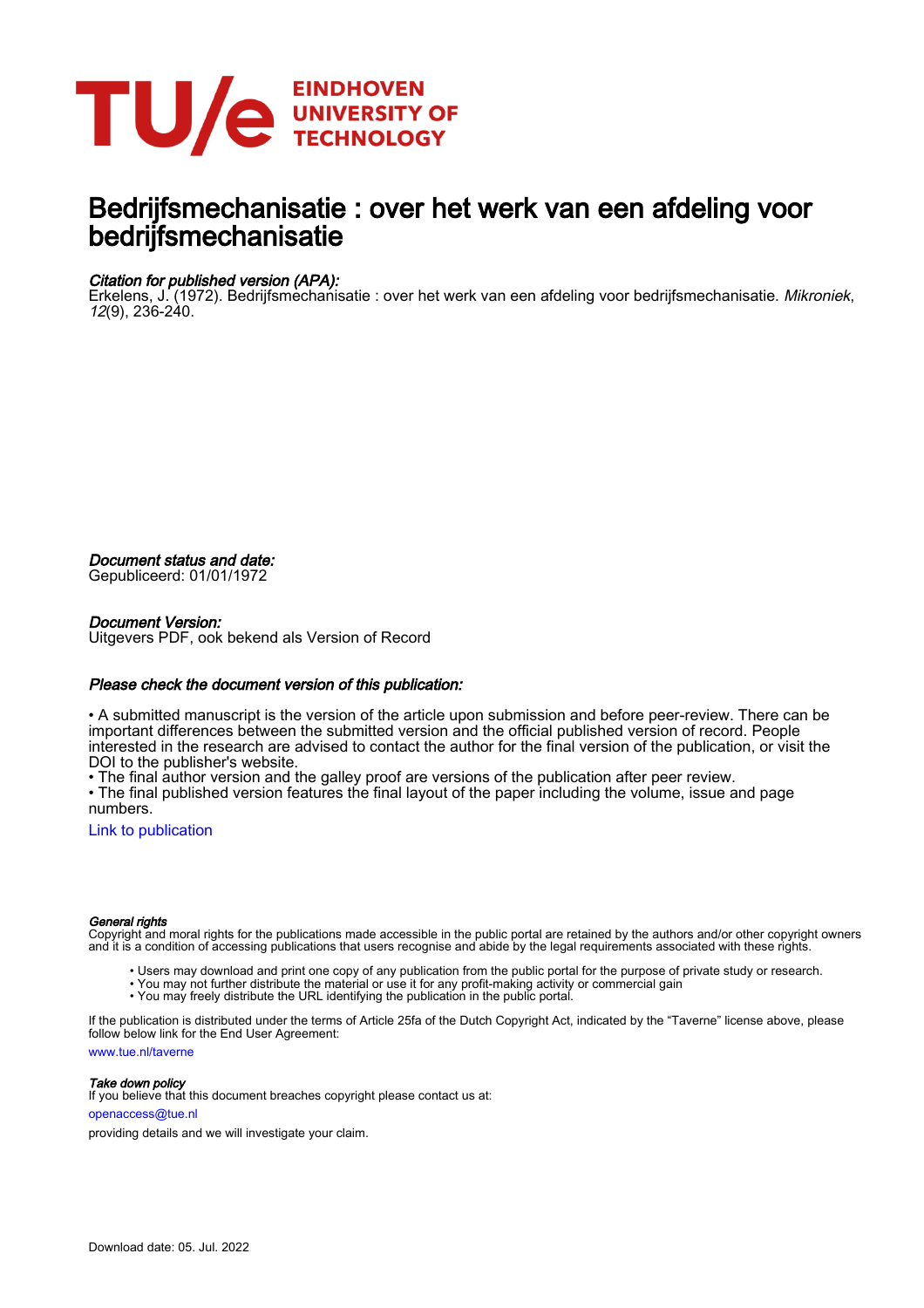#### OVER HET WERK VAN EEN AFDELING **VOOR BEDRIJFSMECHANISATIE**

## **REDRI.IFSMECHANISATIE\***

#### 1. definities, begrippen, doelstellingen

Onder bedrüfsmechanisatie wordt verstaan het tot stand brengen van bewerkingssystemen voor de voortbrenging van grote aantallen enkelvoudige of samengestelde industriële produkten.

De doeleinden die men met bedrijfsmechanisatie nastreeft zijn:

- a. een menswaardige struktuur van de binnen een bewerkingssysteem door menselijke operators te verrichten werktaken
- b. de leverbaarheid van bepaalde industriële produkten; het begrip leverbaarheid heeft in dit verband tweeerlei betekenis:
	- b.1. het mogelijk maken van de voortbrenging van bepaalde produkten die slechts door machines kunnen worden vervaardigd;
	- b.2. het verkorten van de levertermijn om aan de vraag van de markt te kunnen voldoen:
- c. kostprijsverlaging
- d. kwaliteits-beheersing

In de menselijke samenleving kan men door de eeuwen heen een streven onderkennen naar voortschrijdende mechanisatie van aktiviteiten ter bevrediging van menselijke behoeften, zoals voedselvoorziening, grondstoffenwinning, voortbrenging van kleding, woningbouw, lichaamsverzorging, huishouding, transport, kommunikatie, ontspanning, landsverdediging, enz.

Slechts door industriële produktie was (en is) het mogelijk te voldoen aan de grote vraag naar de voor mechanisatie op al deze gebieden benodigde apparaten, toestellen, instrumenten, gereedschappen, machines, wapens, enz.

Door de nood gedwongen ontstond in de betreffende industrieële bedrijven de behoefte aan mechanisatie van de produktie van deze goederen, de bedrijfsmechanisatie. De plaats van de bedrijfsmechanisatie in het kader van de produktietechniek wordt aangeduid in afb. 1, die zeer globaal de struktuur weergeeft van de voornaamste centra van aktiviteiten,

die tezamen de massafabrikage van een bepaald produkt mogelijk maken.

Men zou de behoefte aan bedrijfsmechanisatie als een eerste afgeleide kunnen beschouwen van de behoefte aan mechanisatie in bovengenoemde sektoren van min of meer primaire menselijke behoeften.

De werkplaatstechniek kan in dit verband als een tweede afgeleide worden opgevat: de werkplaatstechniek ontwikkelt immers bewerkingsmethoden en doorgaans universele machines en gereedschappen ten behoeve van de machinefabrieken, die zorgen voor de voortbrenging van de voor de bedrijfsmechanisatie benodigde — meer specifieke — machines en gereedschappen (lit. 1).

De gegeven definitie van bedrijfsmechanisatie is zeer ruim gesteld. Er valt niet uit te konkluderen of de toegepaste deelsystemen van werktuigbouwkundige-, elektro-technische-, of andere aard zijn. Ook niet of we te maken hebben met deelsystemen die louter dienen voor het overnemen van bewegingsfunkties van de mens, of ter vervanging van zintuig of hersenfunkties.

Omdat mechanisatie veranderingen teweeg brengt in de levensomstandigheden van de mens zal iedere wetenschap die zich bezighoudt met de mens het verschijnsel mechanisatie in zijn beschouwingen moeten betrekken. De op dit gebied werkzame technikus zal vaak kennis moeten nemen van de inzichten van de beoefenaars van andere wetenschap*pen*, en daarmee ook rekening houden bij het ontwikkelen van zijn mechanisatieplannen.

Omstreeks 1955 waaide het begrip "automation" (automatie) vanuit de Verenigde Staten over naar Europa. De tijd was rijp voor een sterke toename van toepassingen van de elektronika in de mechanisatie. In vele kringen werd dit ervaren als het begin van een tweede industrieële revolutie. In de literatuur rond 1960 treft men vele verschillende definities aan voor het begrip "automation". Thans geeft het Amerikaanse tijdschrift "Automation" de volgende definitie: "Automation is the technology of manufacturing — or performing services — as automatically as possible within the limits set by business

<sup>\*)</sup> door prof. ir. J. Erkelens, laboratorium voor bedrijfsme-chanisatie, TH-Eindhoven.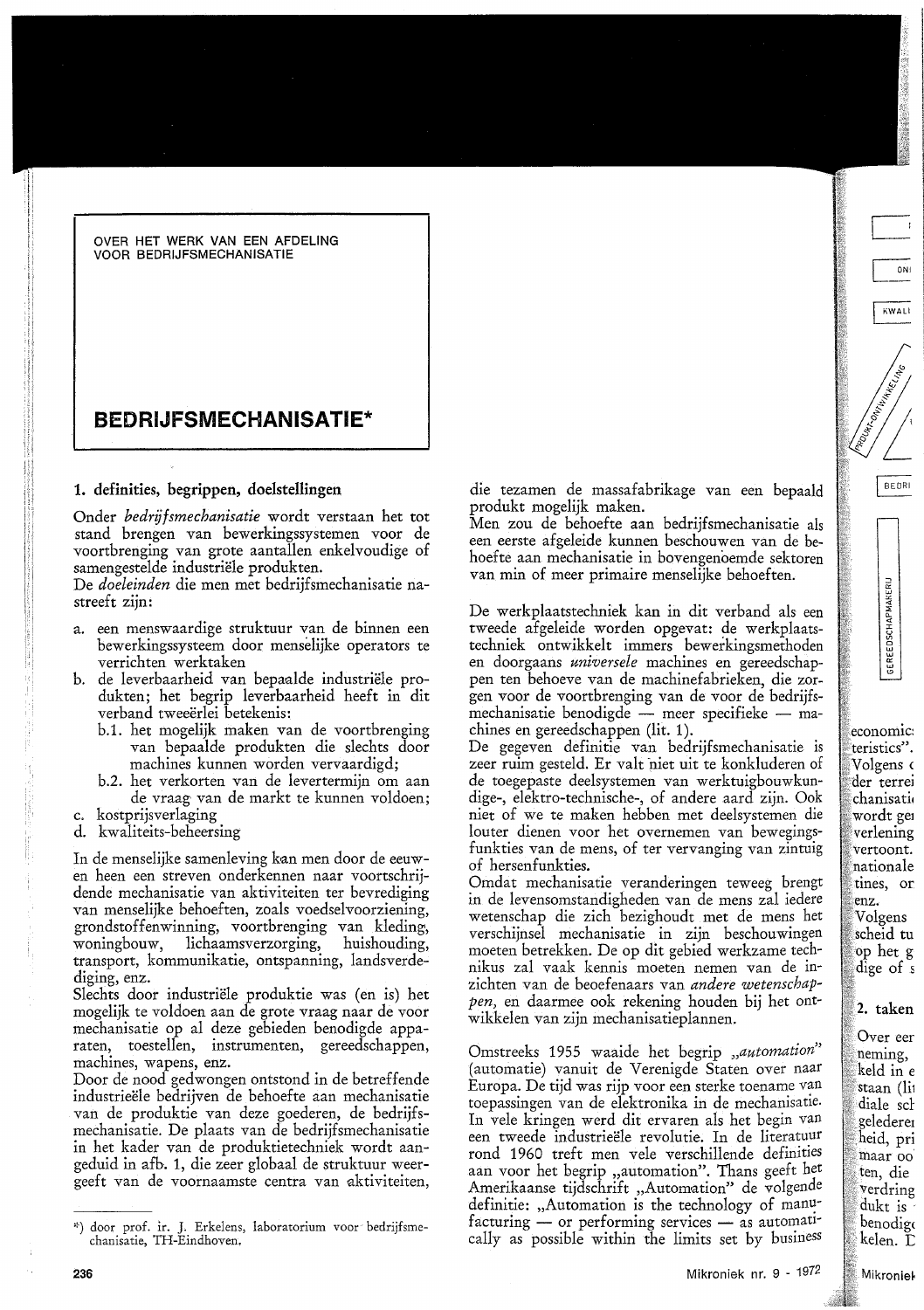



economics, market demands and product characteristics".

Volgens deze definitie bestrijkt automation een breder terrein dan bedrijfsmechanisatie. Naast de mechanisatie van produktie-processen in het algemeen wordt genoemd de mechanisatie in de sektor "dienstverlening", die op velerlei gebied een sterke groei vertoont. Voorbeelden zijn: verkeersregeling, internationale plaatsreservering, ziekenverzorging, kantines, onderwijs-systemen, dokumentatie-systemen, enz.

Volgens onze opvattingen bestaat er geen onderscheid tussen "bedrijfsmechanisatie" en automation" op het gebied van de voortbrenging van enkelvoudige of samengestelde industriële produkten.

### 2. taken voor een bedrijfsmechanisatie-afdeling

Over een wat langere termijn bezien is iedere onderneming, die geen monopolie-positie inneemt, gewikkeld in een strijd op leven en dood om zijn voortbestaan (lit. 2). De toenemende konkurrentie op mondiale schaal dwingt de producenten in de voorste gelederen te blijven. Dit geldt niet alleen leverbaarheid, prijs en kwaliteit van de gangbare produkten, maar ook de introduktie van geheel nieuwe produkten, die soms de bestaande eigen produkten kunnen verdringen. Bij de introduktie van een nieuw produkt is men vaak gedwongen zelf een deel van de benodigde gereedschappen en machines te ontwikkelen. Daarom beschikken moderne bedrijven vaak

over een aparte groep mensen voor de bedrijfsmechanisatie.

Deze groep is belast met verscheidene (soms alle) van de hieronder opgesomde taken:

- a. begeleiden van produkt-ontwerpers vanuit de gezichtshoek van de benodigde produktiemiddelen:
- b. selekteren van door derden aangeboden produktiemiddelen ten behoeve van het eigen bedrijf, en desnoods het aanpassen daarvan aan eigen specifieke eisen;
- c. het ontwikkelen van nieuwe werkmethoden, gereedschappen, machines, enz. voor nieuwe en lopende produkten;
- d. bouwen en beproeven van de op c. betrekking hebbende prototypes;
- in bedrijf stellen van nieuwe produktiemiddelen; e.
- verzorgen van het onderhoud van alle produkf. tiemiddelen, waaronder mede wordt begrepen het steeds verbeteren daarvan;
- samenhangend met f. het beheren van de reserveg. onderdelen; zorgen voor standaardisatie van de gebruikte werktuigonderdelen en "bouwblokken" (ook wel genaamd funktie-elementen of machine-organen);
- h. uitbesteden van ev. op een prototype volgende kopie-exemplaren bij machinefabrieken, e.d., inklusief het afnemen;
- het bedrijfsgereed maken van deze werktuigen alsmede het aanbrengen van recente verbeteringen voor zover mogelijk;
- het instrueren van toekomstige gebruikers en  $j_{\star}$ vooral van de onderhoudsmensen;
- k. adviseren van de direktie omtrent het met betrekking tot de produktie-middelen te voeren beleid.
- ad a: Hiermee tracht men de noodzaak tot nodeloze- of nodeloos ingewikkelde mechanisatie te voorkomen.
- Eigen ontwikkeling op het gebied van de ad b: bedrijfsmechanisatie is zo kostbaar, dat men altijd moet onderzoeken wat elders bekend en/of te koop is.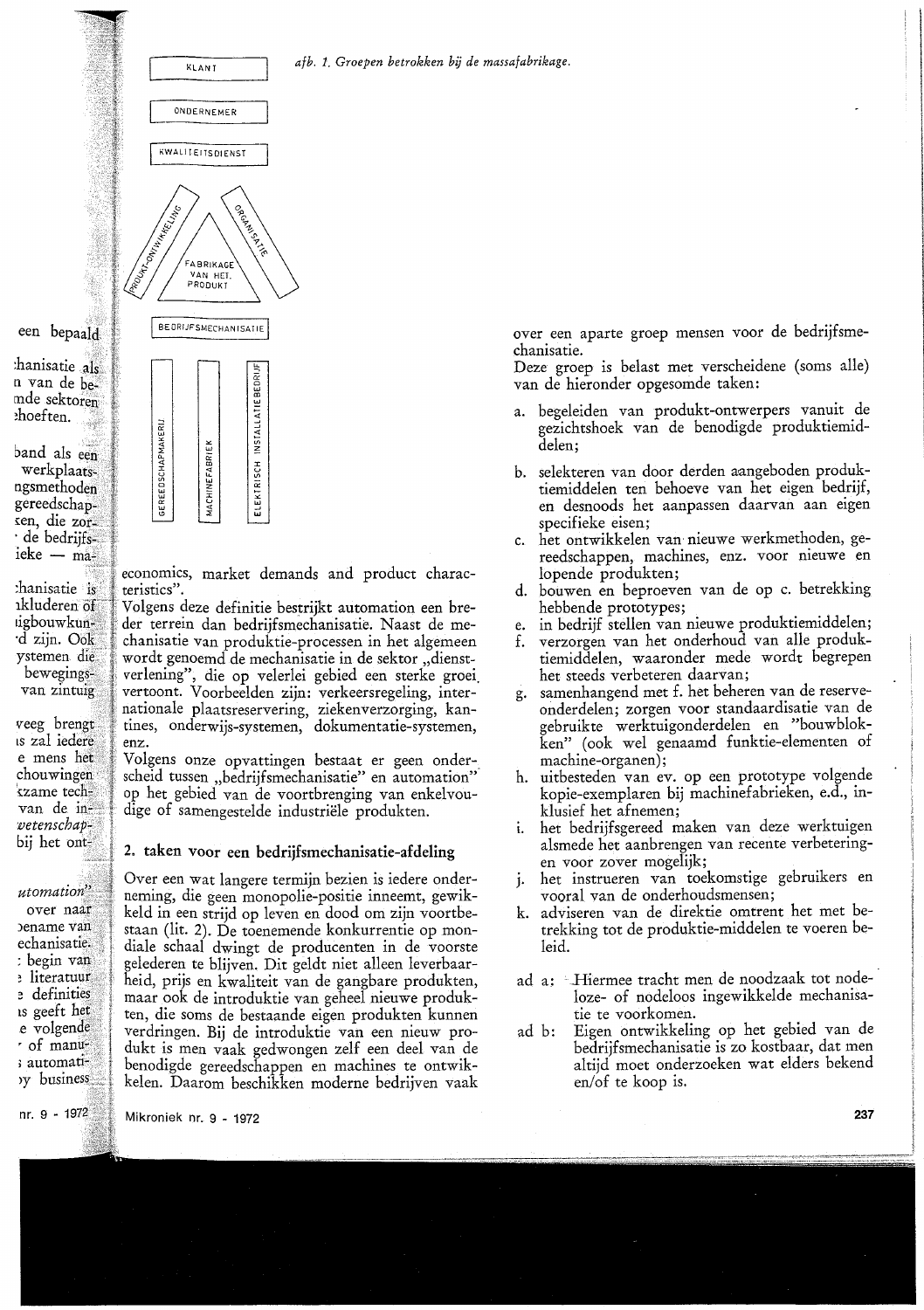- ad c-d: Dit is het kreatieve werk van de bedrijfsmechanisatieafdeling, waaraan in de volgende paragraaf een beschouwing wordt gewijd.
- ad e-j: Deze taken lijken secundair, maar zijn uitermate belangrijk voor het terugkoppelen en voorwaartskoppelen van informatie op grond van verworven inzicht en ervaring.
- $ad \, k$ : Dit is vanzelfsprekend als men over een bedrijfsmechanisatiegroep beschikt. Vanzelfsprekend moet men hiervoor steunen op een goed bedrijfs-ekonomisch inzicht.

#### 3. het ontwerpen van bewerkings-systemen

Het ontwikkelen van bewerkingsmachines en gereedschappen vormt verreweg de moeilijkste taak voor een bedrijfsmechanisatie-groep. Ontwerpen betekent bezig zijn met de toekomst, waarbij in dit geval niet alleen de grote lijnen moeten worden aangegeven, maar ook de plannen tot in de kleinste details moeten worden uitgewerkt voor men met de verwezenlijking kan beginnen. Vaak gaat het slechts om het ontwerpen van een enkel systeem. Dit betekent, dat er geen kompleet prototype kan worden gebouwd, en dat alle ontwikkelkosten op dat ene systeem zullen drukken. Om het risiko te beperken kan men soms modelproeven doen. Ook heeft men nog een zekere vrijheid van handelen in de volgorde waarin deel-systemen en organen worden ontworpen en gemaakt. Die waarover men in onzekerheid verkeert zal men eerst realiseren en op een (geïmproviseerde) proefstand onderzoeken.

Worden in de loop der jaren van een bepaald type bewerkingsmachine verscheidene exemplaren gevraagd, dan heeft men de kans van de in de praktijk opgedane ervaring te profiteren door voor iedere nieuwe bestelling de nodige wijzigingen in het ontwerp aan te brengen. Als een bedrijf de hiervoor benodigde discipline niet kan opbrengen, zullen de onderhoudskosten te hoog blijven.

Een andere moeilijkheid die de ontwerper van bewerkingssystemen ondervindt is het gemakkelijk over het hoofd zien van de aller-eenvoudigste ideeën; dikwijls omdat hij niet op de hoogte is - en ook



afb. 2. Schematische voorstelling van het entwerpproces naar  $\int$ it 6

niet kan zijn - van alles wat er op zijn gebied in letterlijke en figuurlijke zin te koop is; vaak ook, omdat er zoveel verschillende mogelijkheden zijn waaruit hij moet kiezen zonder voldoende gefundeerde argumenten.

Onder konstrukteurs kan men verschillende meningen beluisteren ten aanzien van de wegen die men zou willen bewandelen om de ondervonden moeilijkheden te elimineren, of in ieder geval te verkleinen. Het ene uiterste standpunt is, dat men de konstrukteur geen strak denkschema mag opdringen: de nadruk moet worden gelegd op de ontwikkeling van het *intuïtieve denken*. Het andere uiterste standpunt, dat men kan innemen is, dat iedere konstruktieve opgave op een volkomen logische en systematische wijze kan worden opgelost. Het verdient aanbeveling zich niet te laten verleiden één van deze uiterste standpunten in te nemen, maar de ontwikkelingen in beide richtingen nauwlettend te volgen. Enkele hulpmiddelen die men in dit verband in de litteratuur en ook wel in de praktijk tegenkomt, worden hieronder zeer summier vermeld:

Brainstorming, het in groepsverband kritiekloos spuien van wilde ideeën, die eventueel tot het gestelde doel zouden kunnen leiden. De ideeën-oogst wordt later zorgyuldig geanalyseerd (lit. 3). Value analysis, het - meestal in groepsverband scherp bekritiseren van een ontwerp of een produkt op grond van funktionele eisen (lit. 4).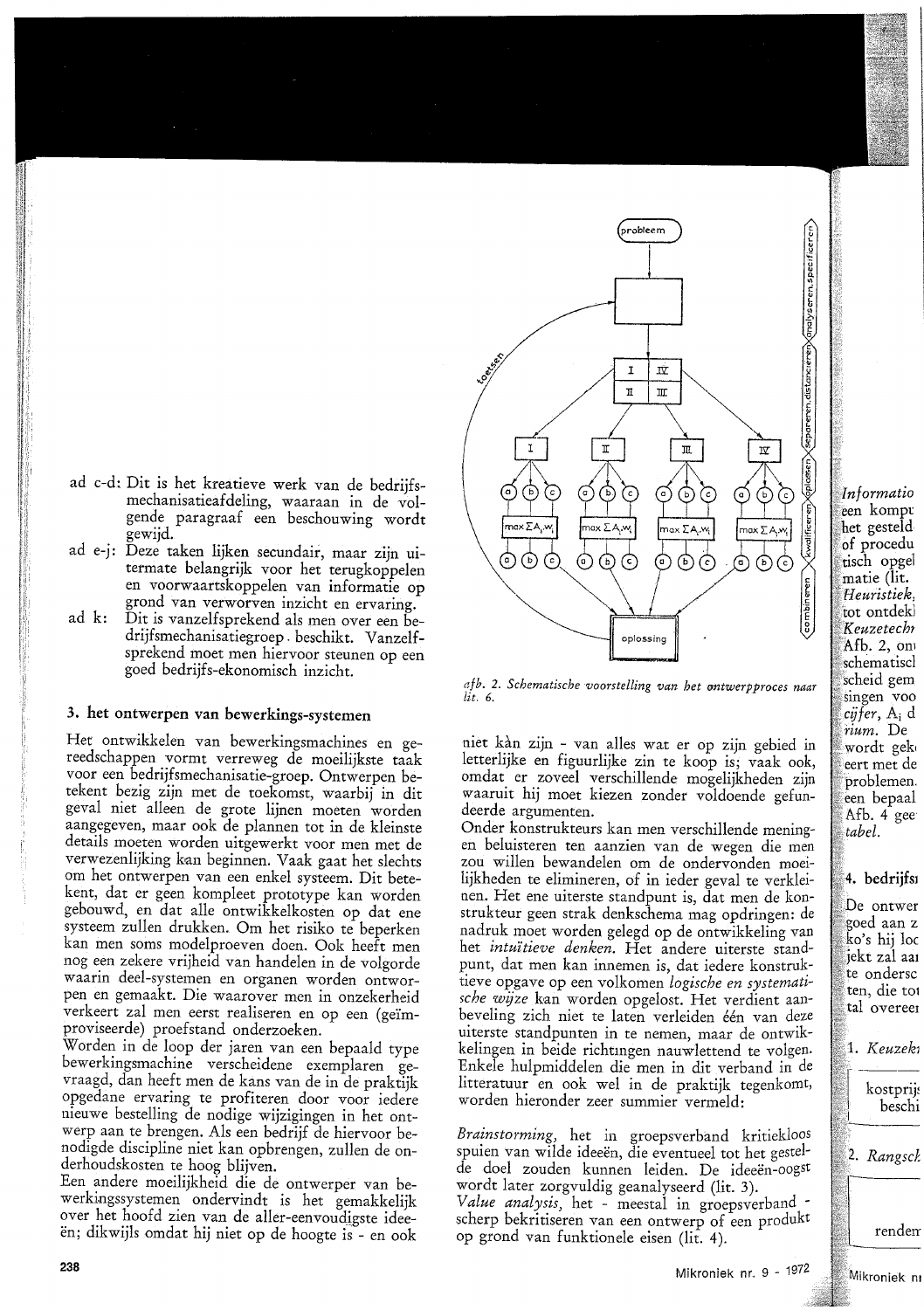Information retrieval, het al of niet met behulp van een komputer, systematisch opsporen van de voor het gestelde vraagstuk meest relevante gegevens en/ of procedures uit een uiterst zorgvuldig en systematisch opgebouwd systeem van geselekteerde informatie (lit.  $5$ ).

Heuristiek, de leer van het langs methodische weg tot ontdekkingen of uitvindingen komen.

Keuzetechniek als basis voor een ontwerpmethodiek. Afb. 2, ontleend aan lit. 6, geeft het ontwerpproces schematisch weer. Door kwalificeren wordt onderscheid gemaakt tussen verschillende mogelijke oplossingen voor deelproblemen. w<sub>i</sub> is het *waarderings*cijfer, A<sub>i</sub> de *afweegfaktor* voor het i-de *keuze-krite*rium. De oplossing waarvoor  $\sum A_i w_i$  maximaal is wordt gekozen, tenzij blijkt, dat hij niet harmonieert met de gekozen oplossingen voor de andere deelproblemen. In afb. 3 wordt aangegeven hoe voor een bepaald probleem de afweegfaktoren ontstaan. Afb. 4 geeft voor dit probleem de ingevulde keuzetabel.

#### 4. bedrijfsmechanisatie projekten

De ontwerper van een bewerkingssysteem doet er goed aan zich van te voren af te vragen, welke risiko's hij loopt en op welke wijze hij een nieuw projekt zal aanpakken. Daartoe is het nuttig projekten te onderscheiden in klassen. Verschillende projekten, die tot dezelfde klasse behoren, zullen een aantal overeenkomstige kenmerken vertonen.

1. Keuzekriteria

kostprijs - rendement - bedrijfszekerheid beschikbaarheid - afmetingen - onderhoud

2. Rangschikking

beschikbaarheid kostprijs - onderhoud fendement - bedrijfszekerheid - afmetingen

#### 3. Afweegfaktoren

| onderhoud         |                              |
|-------------------|------------------------------|
| rendement         |                              |
| bedrijfszekerheid |                              |
| afmetingen        |                              |
|                   | beschikbaarheid<br>kostprijs |

afb. 3. Voorbeeld van de bepaling van de afweegfaktoren voor de verschillende keuzekriteria voor een bepaald probleem.

Een eerste grove indeling verkrijgt men op grond van de overweging of het projekt betrekking heeft op een oud *produkt*, dat men reeds goed kent, of op een nieuw produkt, dat men nog nooit heeft geproduceerd.

Een tweede overweging is, of men voldoende vertrouwd is met de te mechaniseren bewerkingsmethode of niet.

Zo komen we tot vier kategorieën van projekten:

|         |       | bewerkingsmethode |              |  |  |  |  |
|---------|-------|-------------------|--------------|--|--|--|--|
|         |       | oud               | nieuw        |  |  |  |  |
| produkt | oud   | 1. evolutie       | 3. parallel  |  |  |  |  |
|         | nieuw | 2. planning       | 4. innovatie |  |  |  |  |

De onzekerheden, en dientengevolge de risiko's, nemen toe in de volgorde  $1, 2, 3, 4$ .

4.1. Voortgezette mechanisatie op grond van een gevestigde bewerkingsmethode ten behoeve van de fabrikage van een lopend produkt. We kunnen hier spreken van evolutie. Voorbeelden: projekten gericht op een bescheiden toename van de produktiesnelheid, vermindering van uitval, verlaging van onderhoudskosten, enz. Meestal is er geen sprake van een hoge graad van urgentie.

4.2. Overschakelen op een nieuw produkttype of introduceren van een geheel nieuw produkt volgens